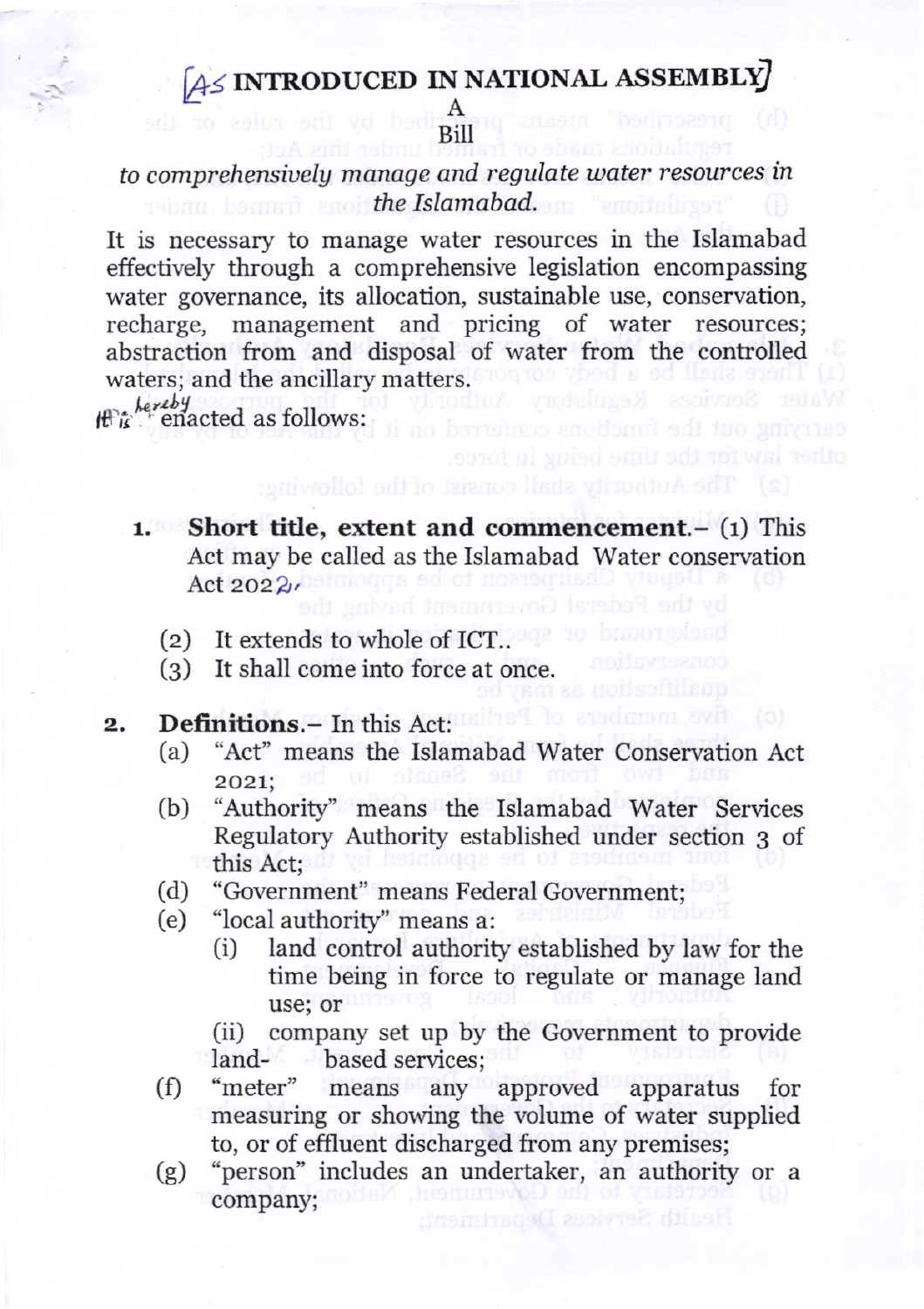- (h) prescribed" means prescribed by the rules or the regulations made or framed under this Act;
- "rules" means the rules made under this Act; and (i)
- "regulations" means the regulations framed under this AcL  $(i)$

g. Islarnabad Water Services Regulatory Authority.- (1) There shall be a body corporate to be called the Islamabad Water Services Regulatory Authority for the purposes of carrying out the functions conferred on it by this Act or by any other law for the time being in force.

- (2) The Authority shall consist of the following:
- (a) Minister for Interior Chairperson

ex officio

- (b) a Deputy Chairperson to be appointed Member by the Federal Government having the background or specialisation in water conservation and such other<br>qualification as may be
- (c) five members of Parliament of whom Member three shall be from National Assembly and two from the Senate to be nominated by the Presiding Officer of the respective
- (d) four members to be appointed by the Member Federal Government to represent the Federal Ministries and government departments of Agriculture Research, Finance. Capital Development<br>Authority and local government Authority and local government<br>departments respectively;
- (e) Secretary to the Government, Member Environment Protection Department; (f) Secretary to the Government, Member
- Industries, Commerce and Investment Department;
- (g) Secretary to the Government, National Member Health Services Department;